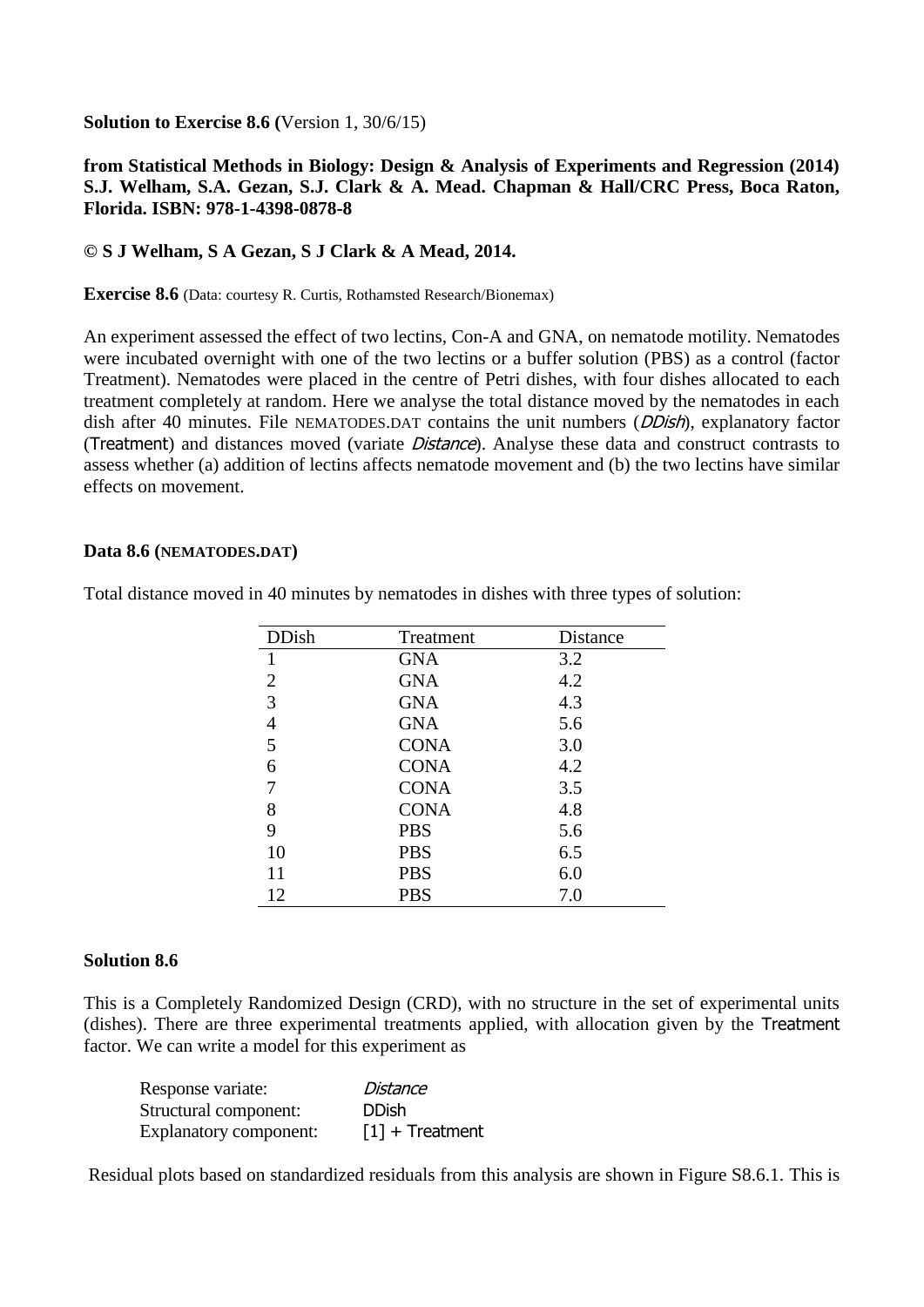a small data set (12 values) and so these plots hold a limited amount of information, but do not appear inconsistent with the assumptions of equal variance and Normal distribution made for the model deviations.



**Figure S8.6.1**. Residual plots for standardized residuals from analysis of distance travelled.

| <b>Table S8.6.1.</b> ANOVA table for one-way model for distance travelled by nematodes. |
|-----------------------------------------------------------------------------------------|
|-----------------------------------------------------------------------------------------|

| Source of variation | df | Sum of  | Mean   | Variance | P     |
|---------------------|----|---------|--------|----------|-------|
|                     |    | squares | square | ratio    |       |
| Treatment           |    | 13.020  | 6.510  | 9.960    | 0.005 |
| Residual            |    | 5.882   | 0.654  |          |       |
| Total               |    | 18.902  |        |          |       |

Table 8.6.1 shows the ANOVA table from this analysis. The variance ratio for the treatment term  $(F_{2,9} = 9.960, P = 0.005)$  gives strong evidence for differences between the population means for the three solutions.

We have been asked to use contrasts to answer two specific questions: whether the addition of lectins affects nematode movement, and whether there is any difference between the two lectin solutions. We can write down the model in mathematical terms as

$$
y_{ij} = \mu + \tau_i + e_{ij} ,
$$

where  $y_{ij}$  is the distance travelled in the *j*th dish in the *i*th treatment group (*i*=1 for CONA, *i*=2 for GNA and *i*=3 for PBS),  $\mu$  is the overall population mean,  $\tau_i$  is the difference between the population mean